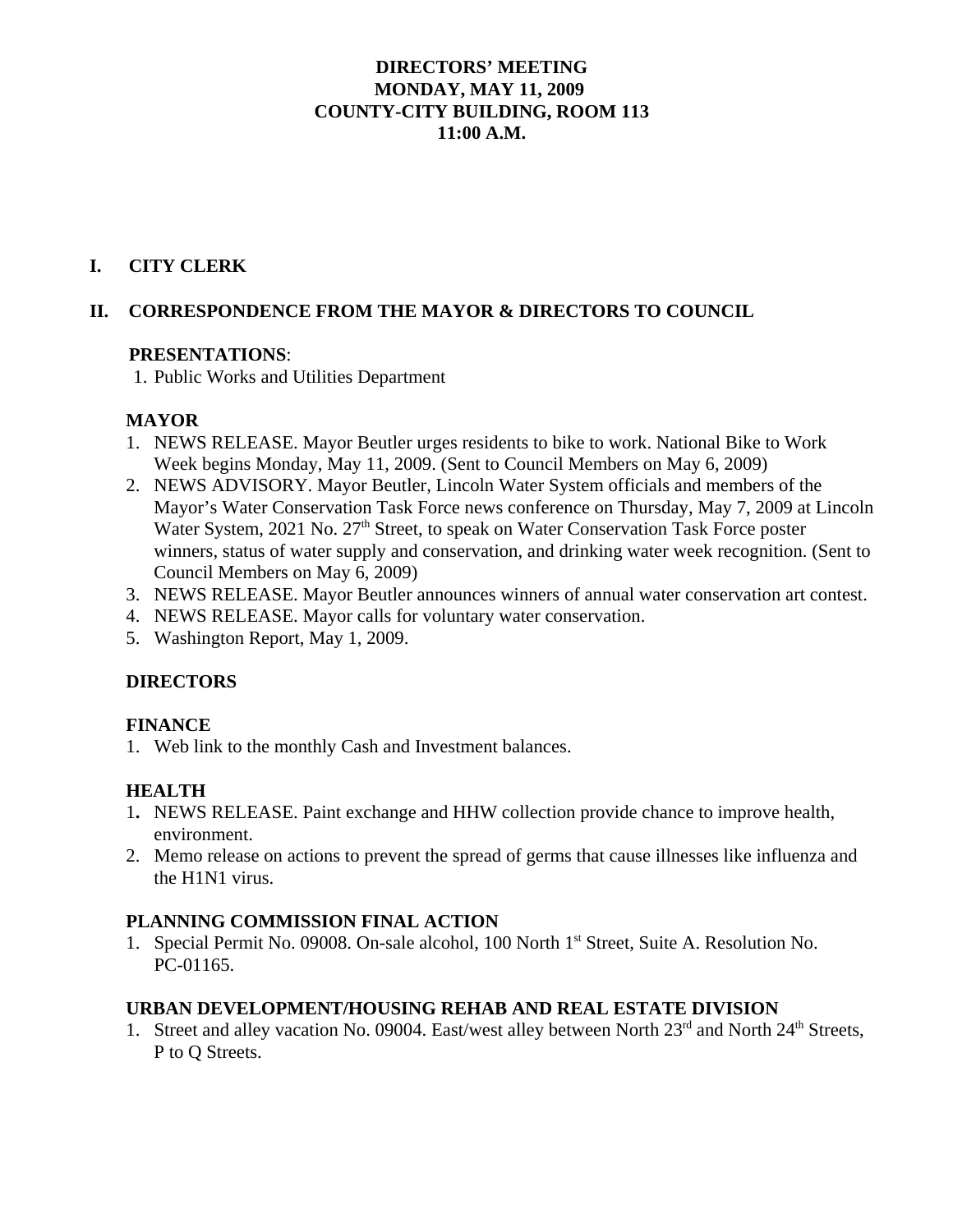#### **III. COUNCIL RFI'S & CITIZENS CORRESPONDENCE TO INDIVIDUAL COUNCIL MEMBERS**

#### **JON CAMP**

1. Reply to Donna Baddeley on her email of student ideas addressing budget issues.

#### **ROBIN ESCHLIMAN**

- \*1. Request to Fred Hoke, Building & Safety Director RE: Assist the neighborhoods with problems such as graffiti, snow removal, etc. (RFI#20 - 04/09/09)
- 2. Letter to Bill Norris, April 29, 2009, and previous letter of March 6, 2006 regarding Rotary 14 Club supporting the  $13<sup>th</sup>$  and P park project.

#### **IV. CORRESPONDENCE FROM CITIZENS TO COUNCIL**

- 1. Email from Sara Friedman asking for the City, while working on the budget, to consider increasing fund for the Art Council.
- 2. Downtown Lincoln Association. Redevelopment Plan Amendment for Lincoln Mall.
- 3. Email from Mindy Donahoo regarding upkeep of Olympic Heights park.
- 4. InterLinc correspondence from Staci Massolo. When will Vacant Property Ordinance, Chapter 20.02 pass?

#### **V. ADJOURNMENT**

W:\FILES\CITYCOUN\WP\DA051109.wpdmmm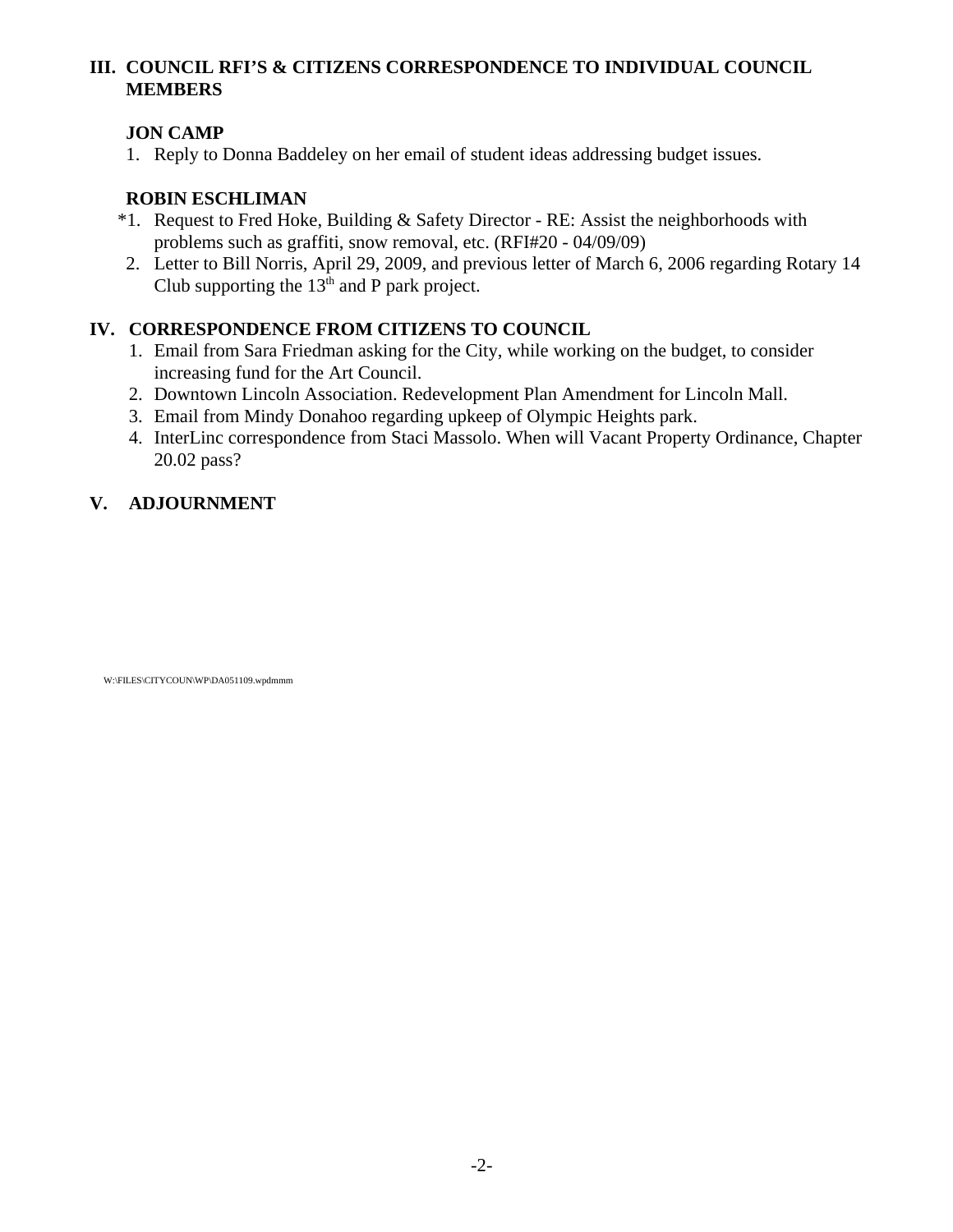#### **DIRECTORS' MEETING MINUTES MONDAY, MAY 11, 2009 11:00 a.m. COUNTY/CITY BUILDING CONFERENCE ROOM 113**

**Council Members Present:** Robin Eschliman, Chair; Doug Emery, Vice-Chair; Ken Svoboda, Jon Camp, Jonathan Cook; **Absent:** Dan Marvin, John Spatz

**Others Present:** Trish Owen, Mayor's Office; City Clerk Joan Ross; John Hendry, City Attorney; and Tammy Grammer, City Council Secretary

Ms. Eschliman opened the meeting at 11:08 a.m. Location Announcement of the Nebraska Open Meetings Act: A Copy of the Nebraska Open Meetings Act is Located on the Wall at the Rear of this Room.

#### **I. CITY CLERK -**

City Clerk Joan Ross stated on their Agenda today, Items 13 through 20 will be called together. There was discussion about having one manager for all locations. *[#13, Application of Stop 'N Shop Inc. dba Stop 'N Shop #3 for a Class D liquor license at 4801 Randolph Street.; #14, Manager application of Jason K. Laessig for Stop 'N Shop Inc. dba Stop 'N Shop #3 at 4801 Randolph Street.; #15, Application of Stop 'N Shop Inc. dba Stop 'N Shop #4 for a Class D liquor license at 8350 Northwoods Drive.; #16, Manager application of Jason K. Laessig for Stop 'N Shop Inc. dba Stop 'N Shop #4 at 8350 Northwoods Drive.; #17, Application of Stop 'N Shop Inc. dba Stop 'N Shop #5 for a Class D liquor license at 5700 North 33rd Street.; #18, Manager application of Jason K. Laessig for Stop 'N Shop Inc. dba Stop 'N Shop #5 at 5700 North 33rd Street.; #19, Application of Stop 'N Shop Inc. dba Stop 'N Shop #6 for a Class D liquor license at 7000 O Street.; and #20, Manager application of Jason K. Laessig for Stop 'N Shop Inc. dba Stop 'N Shop #6 at 7000 O Street.]*

Items 21 & 22 will be called together. *[#21, Application of Blue Mango Holdings LLC dba El Salvador Café for a Class C and Class K (catering) liquor license at 221 South 9th Street.; and #22, Manager application of Yeldy Z. Marroquin for Blue Mango Holdings LLC dba El Salvador Café at 221 South 9th Street.]*

Items 23 & 24 will be called together. City Clerk Joan Ross noted the applicant will probably be at the meeting today to explain. *[#23, Application of Old Federal Place LLC dba Jasmine Room for the addition of a catering license to its Class I liquor license at 129 North 10th Street.; and #24, Application of Old Federal Place LLC dba Jasmine Room to expand its presently licensed Class I liquor license to include the Jasmine Room, Unit 107, Unit 108, Unit 109 and the Commons areas at 129 North 10th Street.]*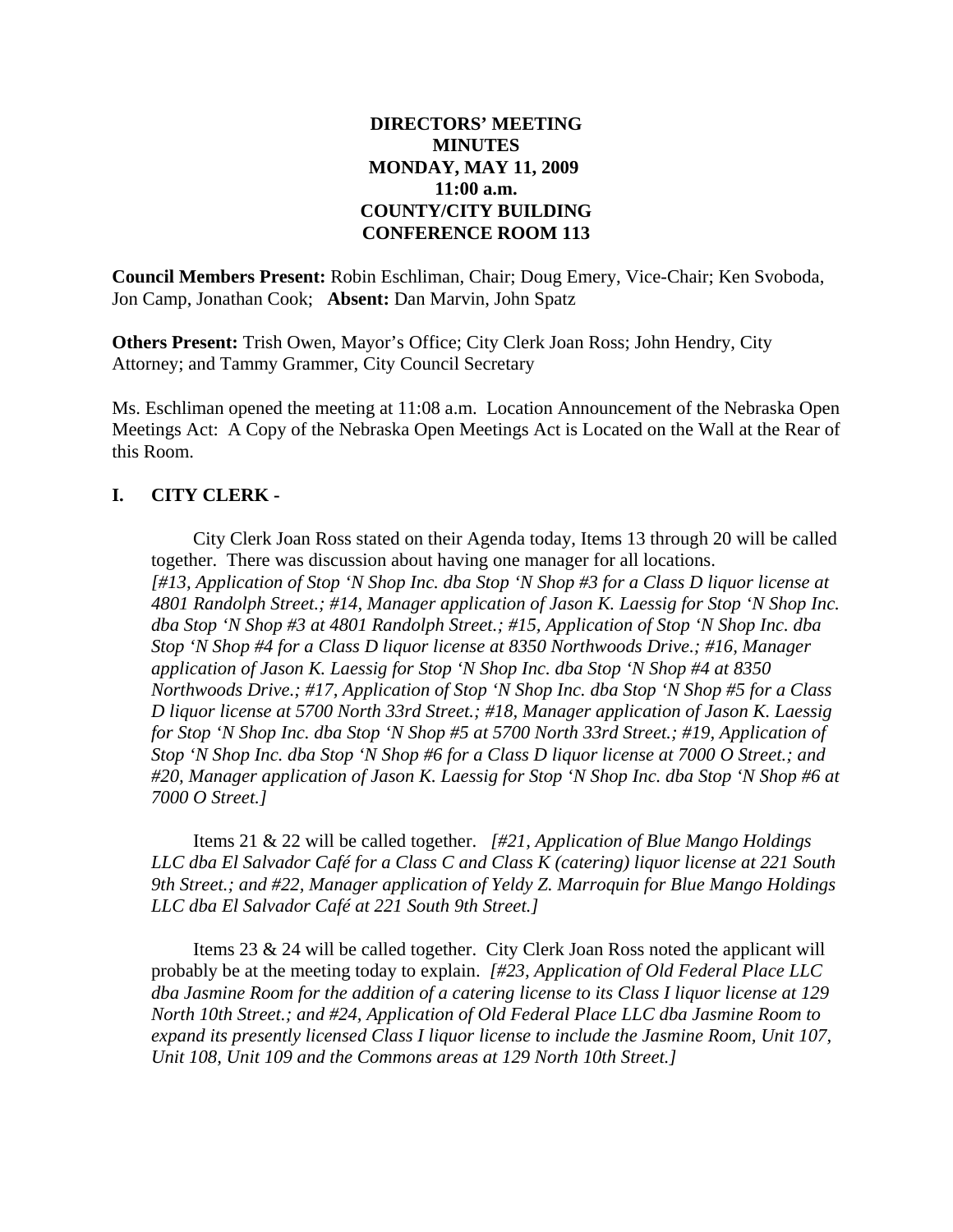Items 25 through 32 will be called together. *[#25, 09-66, Creating Special Assessment Water District No. 1198 for the purpose of constructing a 12-inch diameter water main or mains in North 58th Circle, north of Arbor Road approximately 600 feet and assessing the costs thereof against the benefitted properties.; #26, 09-67, Creating Improvement District No. 184 for the purpose of acquiring easements or additional rightof-way necessary for the construction of a 12-inch diameter water main or mains in North 58th Circle, north of Arbor Road approximately 600 feet and assessing the costs thereof against the benefitted properties.; #27, 09-68, Creating Special Assessment Water District No. 1199 for the purpose of constructing a 12-inch diameter water main or mains east of North 58th Circle, north of Arbor Road, in Arbor Road Second Addition Condominium, and assessing the costs thereof against the benefitted properties.; #28, 09-69, Creating Improvement District No. 185 for the purpose of acquiring easements or additional rightof-way necessary for the construction a 12-inch diameter water main or mains east of North 58th Circle, north of Arbor Road, in Arbor Road Second Addition Condominium, and assessing the costs thereof against the benefitted properties.; #29, 09-70, Creating Special Assessment Water District No. 1200 for the purpose of constructing a 12-inch diameter water main or mains east of North 56th Street, between Salt Creek and Arbor Road, and assessing the costs thereof against the benefitted properties.; #30, 09-71, Creating Improvement District No. 186 for the purpose of acquiring easements or additional rightof-way necessary for the construction a 12-inch diameter water main or mains east of North 56th Street, between Salt Creek and Arbor Road, and assessing the costs thereof against the benefitted properties.; #31, 09-72, Creating Special Assessment Sewer District No. 1184 for the purpose of constructing 8-inch and 12-inch diameter sanitary sewers east of North 56th Street from Salt Creek to Interstate 80, and assessing the costs thereof against the benefitted properties.; and #32, 09-73, Creating Improvement District No. 187 for the purpose of acquiring easements or additional right-of-way necessary for the construction 8-inch and 12-inch diameter sanitary sewers east of North 56th Street from Salt Creek to Interstate 80, and assessing the costs thereof against the benefitted properties.]*

As a reminder, they have a Motion-To-Amend #1 for Item 44. The term of the lease correction on the date which is correct on their agenda. *[#44, 09-63, Approving the lease agreement between the City and Mueller/Bigert Rentals for the lease of office space by the Lincoln Area Agency on Aging for its Lincoln Information for the Elderly (LIFE) Program at 137 N. 8th Street, Geneva, NE 68361 for a term of August 1, 2009 through July 31, 2010.]*

#### **II. CORRESPONDENCE FROM THE MAYOR & DIRECTORS TO COUNCIL -**

**PRESENTATIONS:** - Greg MacLean, Public Works & Utilities Director gave a presentation on the Public Works & Utilities Department's objectives for 2009-2010. *[See Attachment 'A']*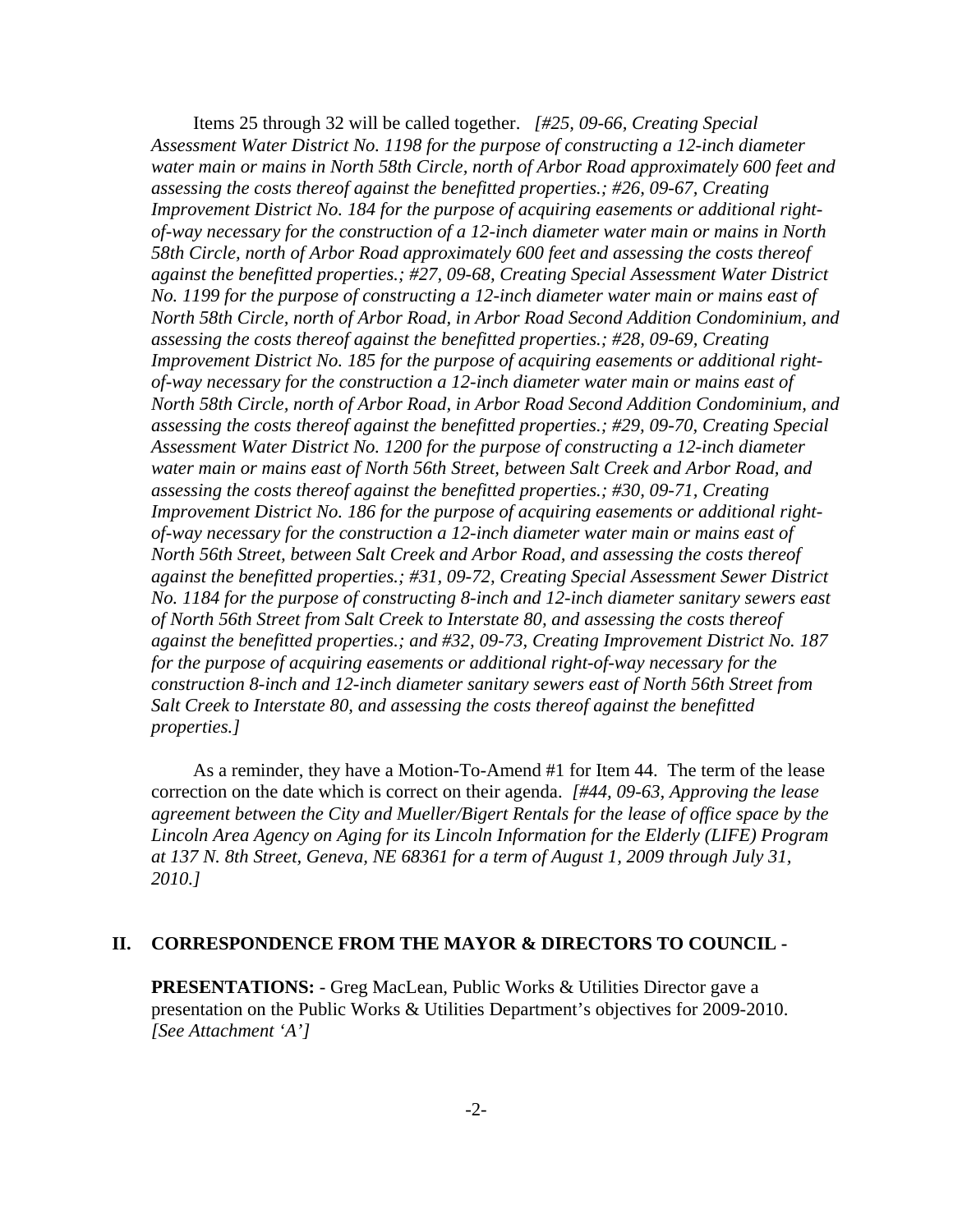#### **MAYOR -**

- 1. NEWS ADVISORY RE: Mayor Beutler, Lincoln Water System officials and members of the Mayor's Water Conservation Task Force news conference on 05/07/09 at LWS, 2021 N.  $27<sup>th</sup>$  Street, to speak on Water Conservation Task Force poster winners, status of water supply and conservation, and drinking water week recognition - (Forward to Council on 05/06/09). - NO COMMENTS
- 2. NEWS RELEASE RE: Mayor Urges Residents To Bike To Work May 11 through 15 is National Bike to Work Week - (Forward to Council on 05/06/09). - NO **COMMENTS**
- 3. NEWS RELEASE RE: Mayor Announces Winners Of Annual Water Conservation Art Contest. - NO COMMENTS
- 4. NEWS RELEASE RE: Mayor Calls For Voluntary Water Conservation. NO COMMENTS
- 5. Washington Report May 1, 2009. NO COMMENTS

#### **DIRECTORS** -

#### **FINANCE -**

1. Web link to the City Monthly Cash and Investment Balances. - NO COMMENTS

#### **HEALTH -**

- 1**.** NEWS RELEASE RE: Paint Exchange and HHW Collection Provide Chance To Improve Health, Environment. - NO COMMENTS
- 2. MEMO RELEASE RE: On Actions To Prevent The Spread of Germs That Cause Illnesses Like Influenza and the H1N1 Virus. - NO COMMENTS

#### **PLANNING COMMISSION FINAL ACTION** .....

1. Special Permit #09008 (On-sale alcohol - 100 North 1st Street, Suite A) Resolution No. PC-01165. - NO COMMENTS

#### **URBAN DEVELOPMENT/HOUSING REHAB AND REAL ESTATE DIVISION -**

1. Street & Alley Vacation #09004 - East/West alley between North  $23^{\text{rd}}$  & North  $24^{\text{th}}$ Streets, P to Q Streets. - NO COMMENTS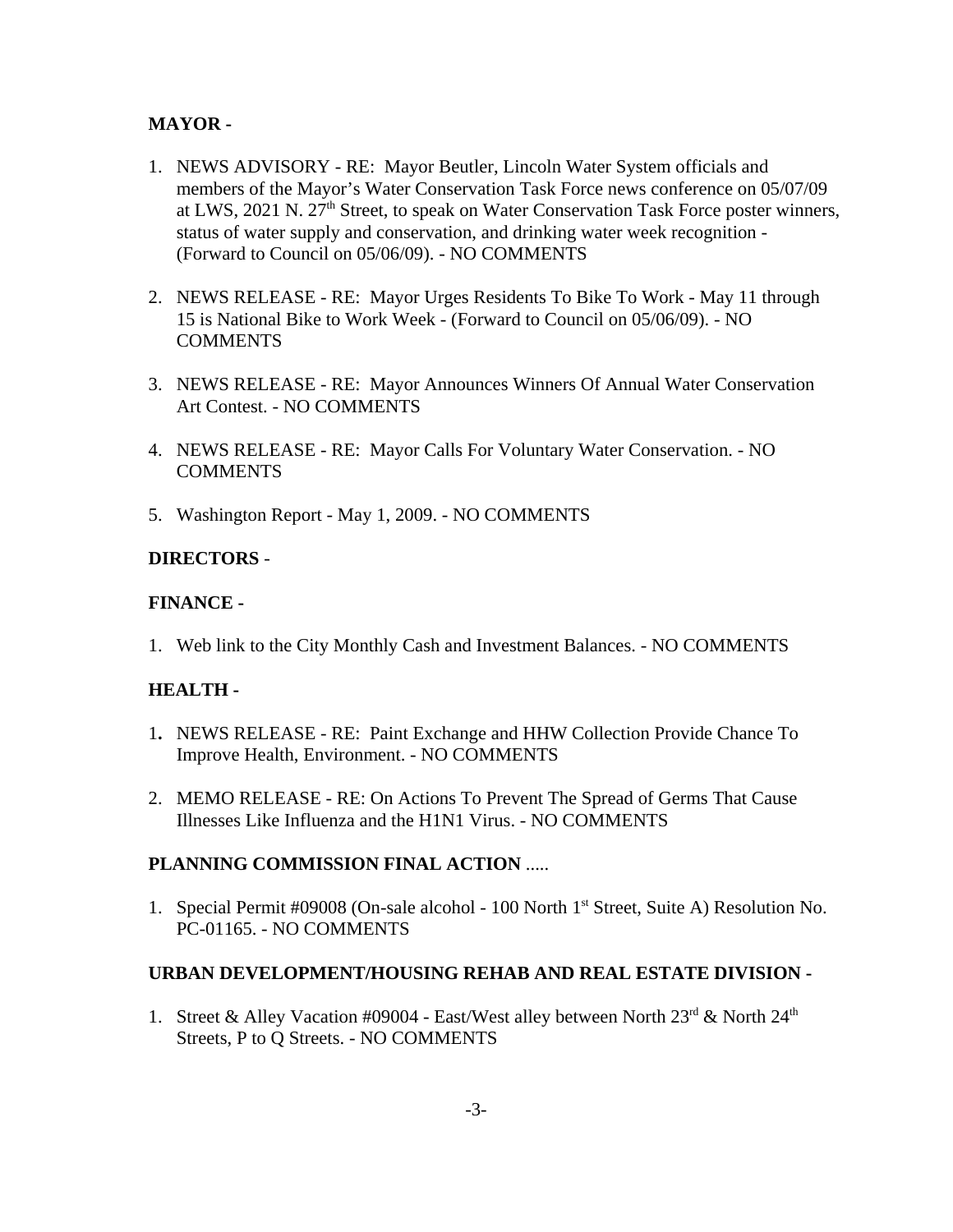#### **III. COUNCIL RFI'S & CITIZENS CORRESPONDENCE TO INDIVIDUAL COUNCIL MEMBERS -**

#### **JON CAMP -**

Mr. Camp stated to Trish Owen regarding the pre-council at the Common Meeting last week on the request for proposals on the EMS System. He thinks they all received a letter from the Medical Society, and there's a letter to the Mayor from Joan Anderson about it. He thought it would be helpful if they had some type of informative session to understand what's happening. He thinks for the ones who were at the Commons Meeting, it caught them off guard. Ms. Owen stated she will check on it.

1. Response E-Mail to Donna Baddeley - RE: On her e-mail of student ideas addressing budget issues. - NO COMMENTS

#### **JONATHAN COOK -** NO COMMENTS

#### **DOUG EMERY -** NO COMMENTS

#### **ROBIN ESCHLIMAN -**

Ms. Eschliman stated to John Hendry (City Attorney) that somebody from the County asked her about keno money. Council passed an ordinance about six months ago to allocate keno money in certain ways and then apparently the Mayor signed it. But, then it went back to the Law Department for six months, so the agencies that were supposed to get the keno funds did not get it for six months. Why did it go back to the Law Department once the Mayor signed it? Why didn't those keno funds go directly to those agencies? John Hendry replied he does not know why that would happen, he will check on it.

- \*1. Request to Fred Hoke, Building & Safety Director RE: Assist the neighborhoods with problems such as graffiti, snow removal, etc. (RFI#20 - 04/09/09). - NO COMMENTS
- 2. Current Letter and copy of previous letter to Bill Norris RE: Rotary 14 Club supporting the  $13<sup>th</sup>$  & "P" Park Project. - NO COMMENTS

**DAN MARVIN -** NO COMMENTS

**JOHN SPATZ -** NO COMMENTS

#### **KEN SVOBODA -** NO COMMENTS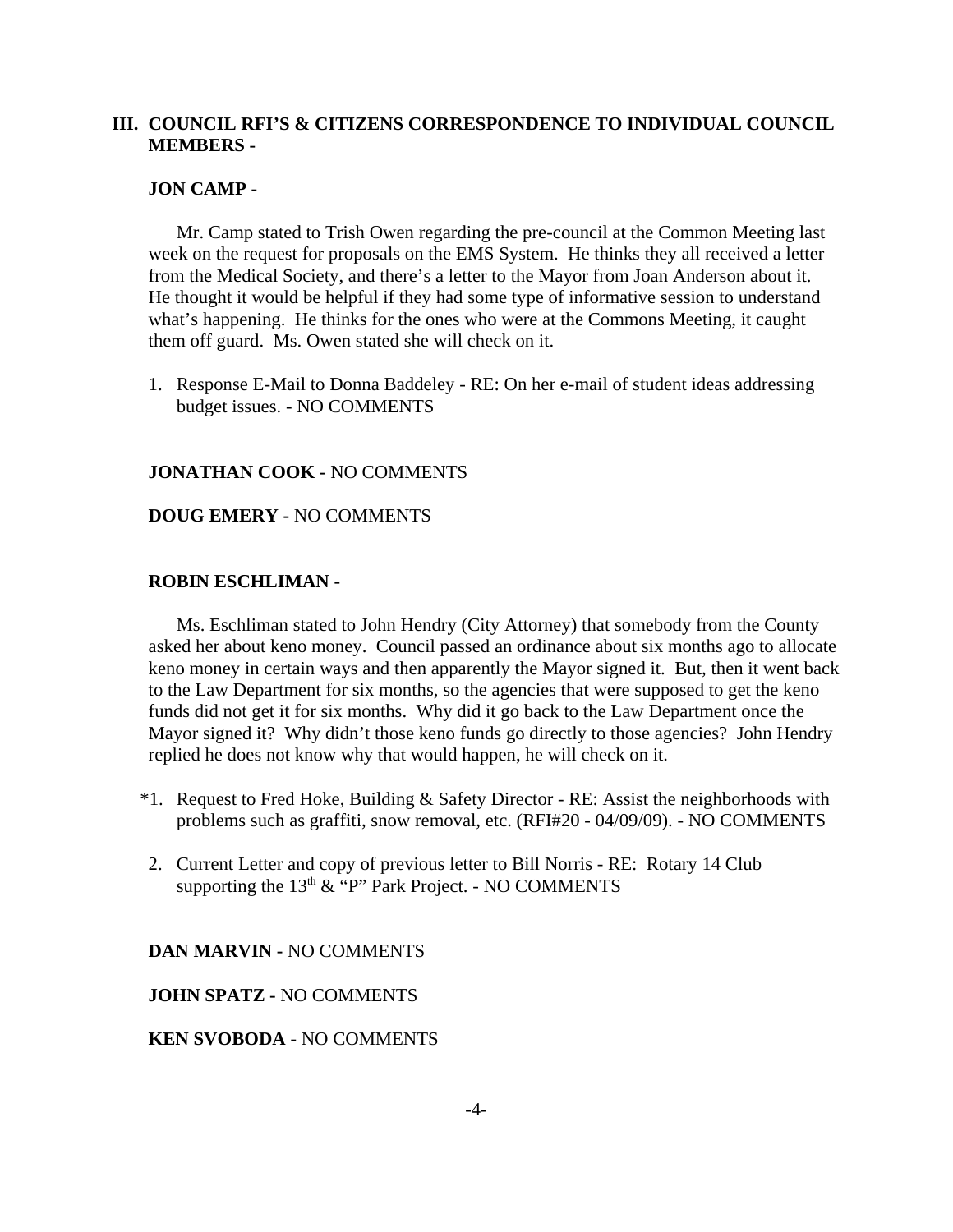#### **IV. CORRESPONDENCE FROM CITIZENS TO COUNCIL -**

- 1. E-Mail from Sara Friedman RE: Please consider increasing funds for the Art Council in the City Budget. - NO COMMENTS
- 2. Letter from Terry Uland, President, Downtown Lincoln Association-RE: Redevelopment Plan Amendment for Lincoln Mall - (Council received letter at the Directors Meeting on 05/04/09). - NO COMMENTS
- 3. E-Mail from Mindy Donahoo RE: Are there any plans on updating the park in Olympic Heights? - NO COMMENTS
- 4. E-Mail from Staci Massolo RE: When will Vacant Property Ordinance, Chapter 20.02 pass? - NO COMMENTS

#### **ADDENDUM - (For May 11th)**

#### **I. CITY CLERK -** None

#### **II. CORRESPONDENCE FROM THE MAYOR & DIRECTORS TO COUNCIL** -

#### **MAYOR -**

- 1. NEWS ADVISORY RE: Mayor Beutler's Public Schedule Week of May 9 through May 15, 2009 - Schedule subject to change. - NO COMMENTS
- 2. NEWS RELEASE RE: One Week Left To Take Online Budget Survey. NO COMMENTS

**DIRECTORS -** None

#### **III. COUNCIL RFI'S & CITIZENS CORRESPONDENCE TO INDIVIDUAL COUNCIL MEMBERS -** None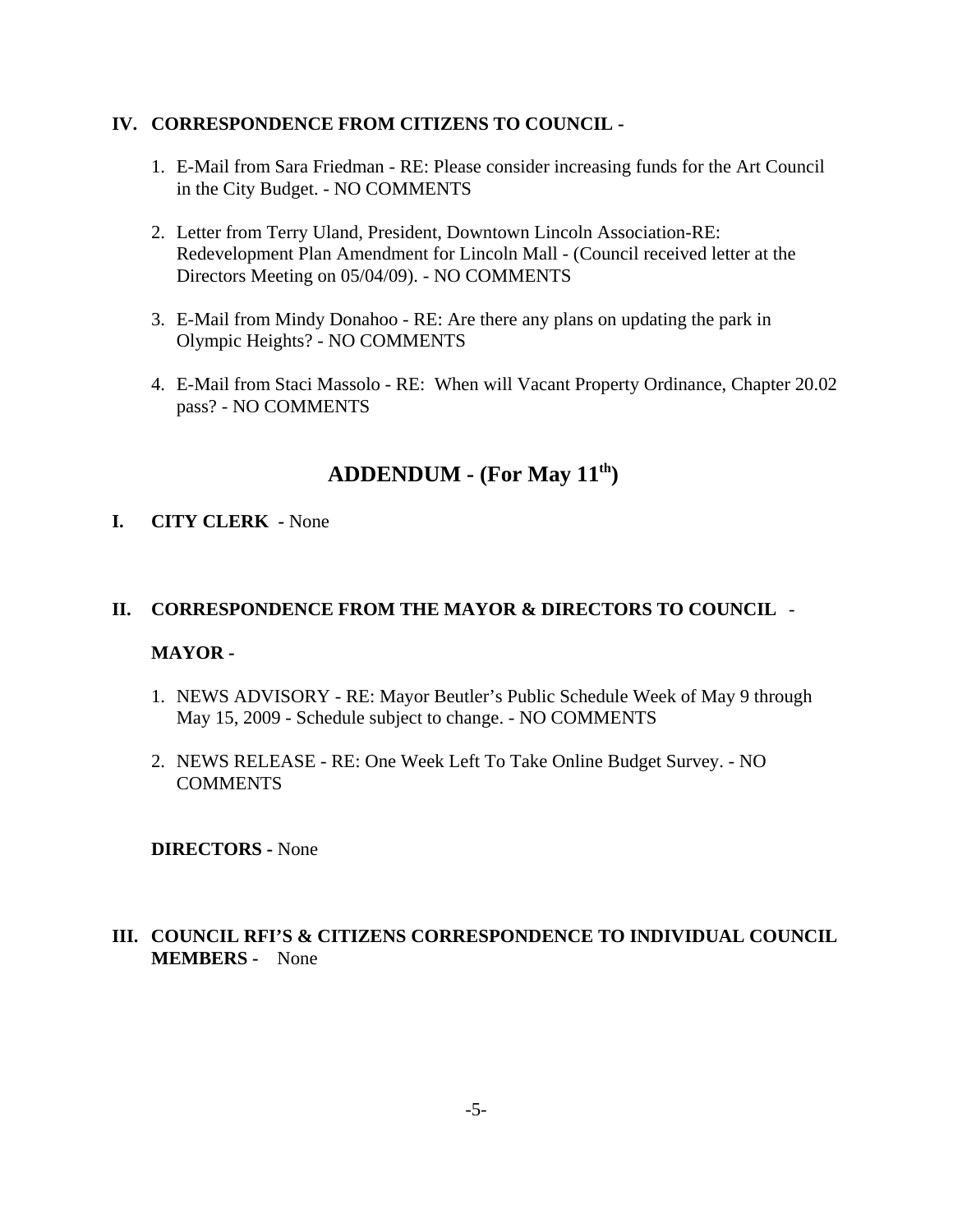#### **IV. CORRESPONDENCE FROM CITIZENS TO COUNCIL -**

- 1. E-Mail from Jeanette Fanmeyer RE: In Support of moving \$8,000,000 from the Special Assessment Fund to Roads for Jobs Fund. - NO COMMENTS
- 2. E-Mail from Karin Kotschwar RE: In Support of Resolution 09R-76, Establishing a Roads to Jobs Fund to make funds available for road projects, declaring a surplus of \$8,000,000 in the Special Assessment Revolving Fund. - NO COMMENTS

[End of Addendum]

#### **V. MEETING ADJOURNED - Approximately at 12:05 p.m.**

dm051109/tjg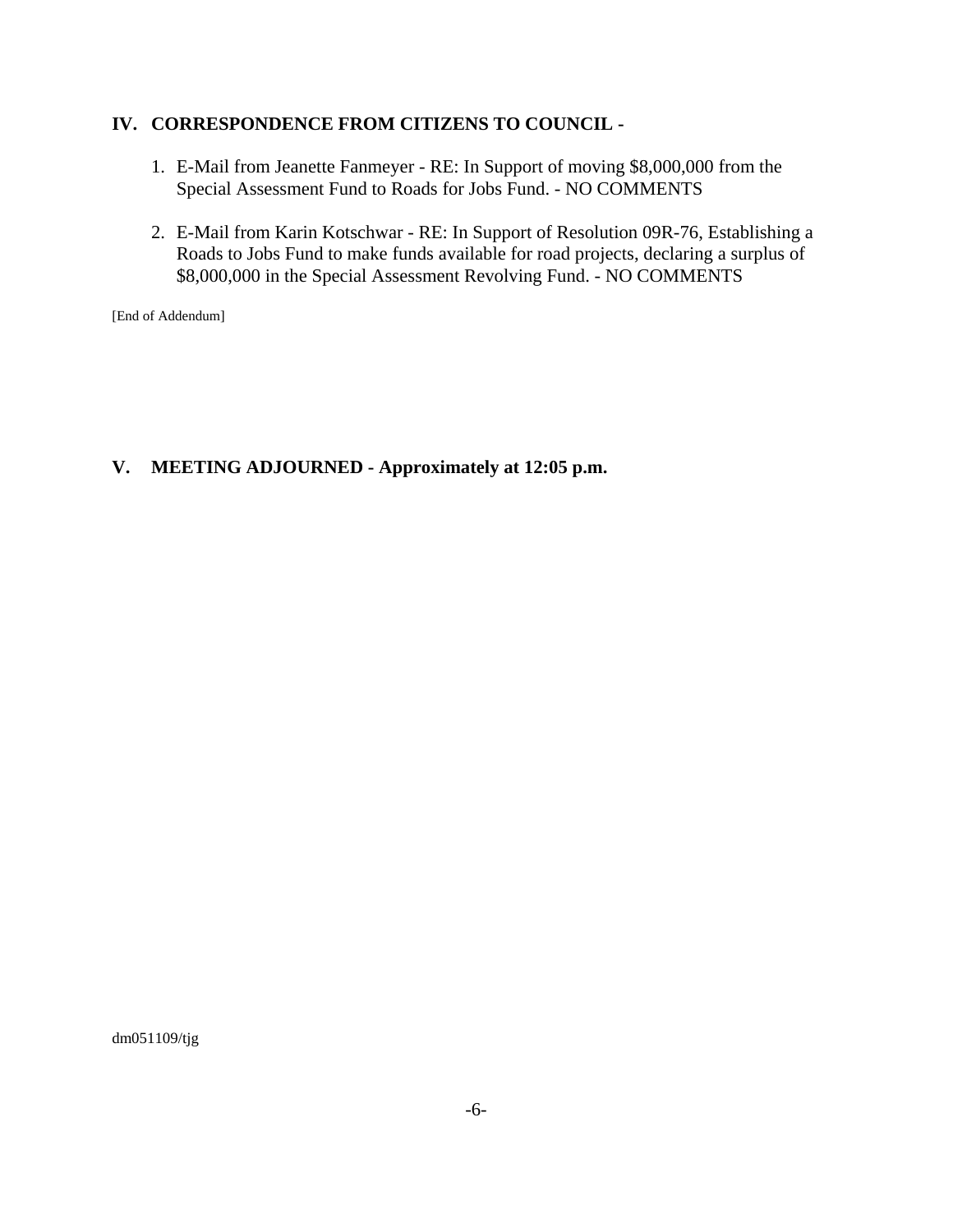

# **Objectives 2009-2010** Public Works & Utilities Department April 20, 2009 City Council Briefing



1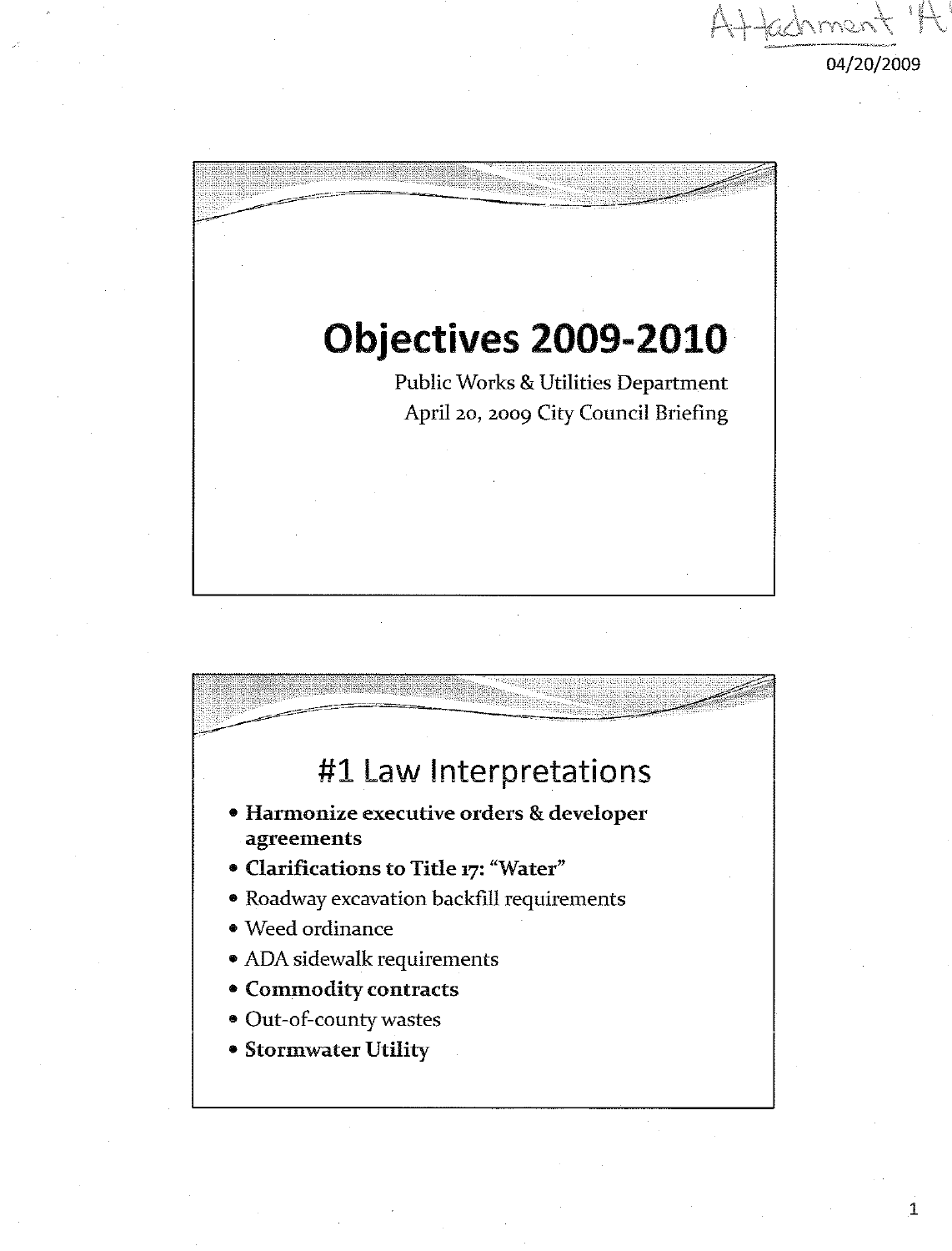## #2 Changes in Service That Do NOT Require Additional \$\$\$

- Construction inspection
- Use of technology
- Electronic signatures
- Snow removal
- Star Tran services
- · Water and Wastewater repair and maintenance
- LWWS update to LES contract
- Rain gardens
- · Lease-purchase contracts for technology items

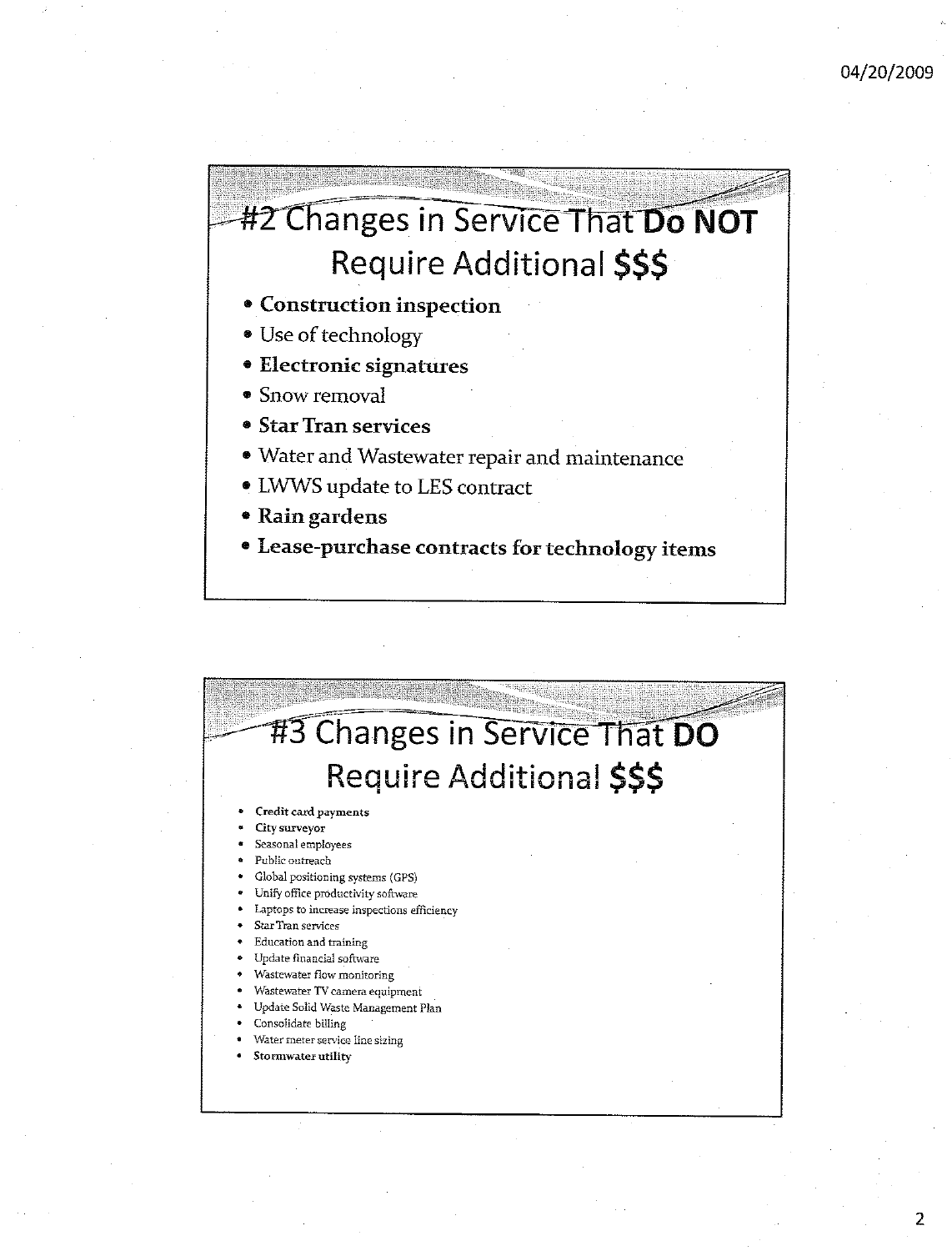

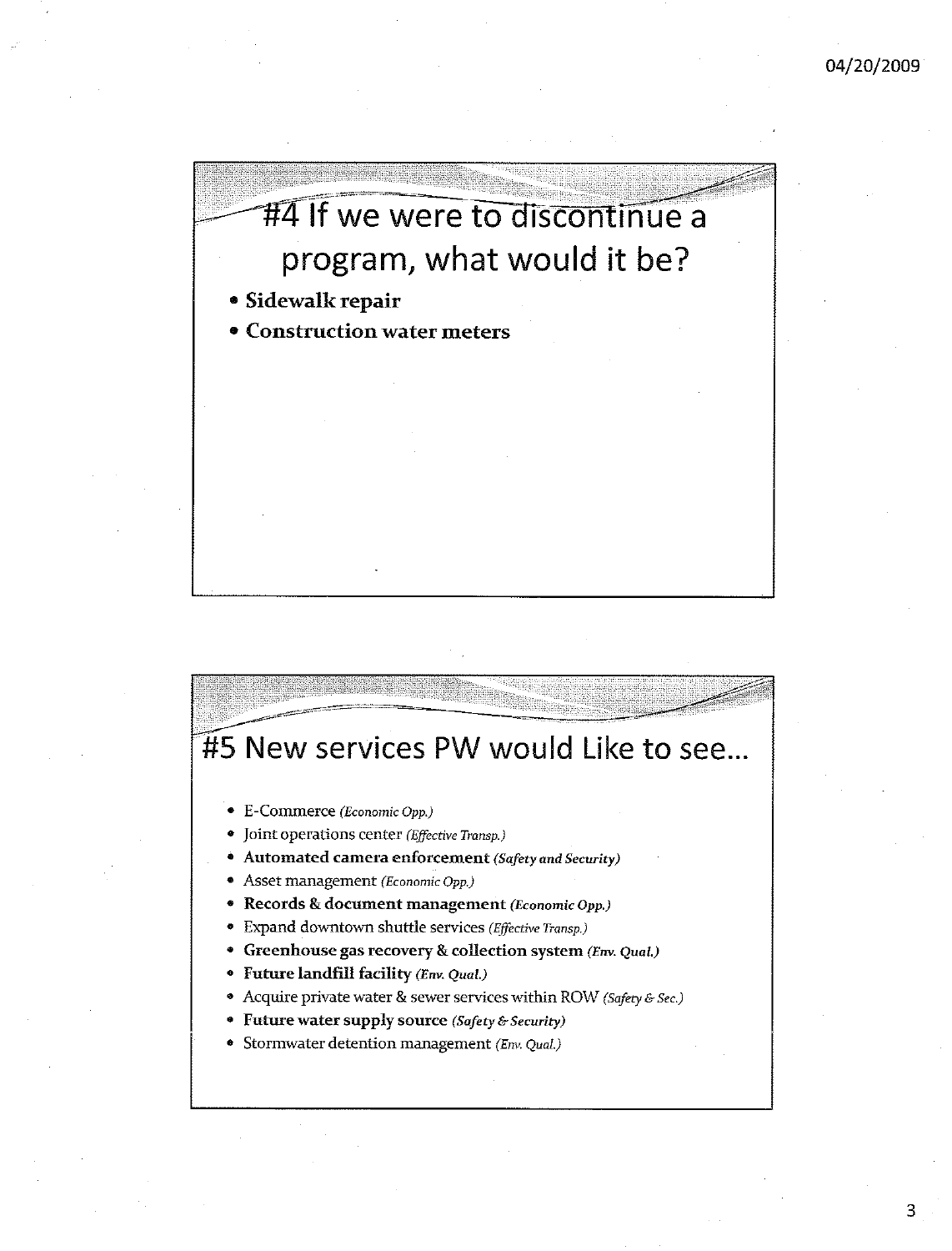### #6 Best Management Practices

- BMPs An example
- **Strategic planning**
- Professional development

#### #7 What We Want to Accomplish in FY 2009-2010 Clarify Title 17 language  $\mathbf{I}$

- $\overline{\mathbf{2}}$ Address Construction Inspection
- Address Licensed Public Surveyor needs  $\overline{3}$
- Continue the process to identify and acquire new water supply sources  $\overline{4}$
- Lease-purchase contracts for technology items 5.
- Clarify/harmonize executive orders and development agreements 6.
- Investigate Stormwater Utility alternatives 7.
- Implement document management system 8.
- Utilize electronic signatures 9.
- 10. Implement credit card payments
- Begin implementation of automated camera enforcement (contingent upon approval of LB 496)n.
- $12.$ Develop sustainable, long-term rain garden program
- Design and construct greenhouse gas recovery and collection system 13.
- Reduce Star Tran overtime and cost for contract services  $^{14}$
- Examine improvements for commodity contracts 15.
- Begin process to identify future landfill sites 16.